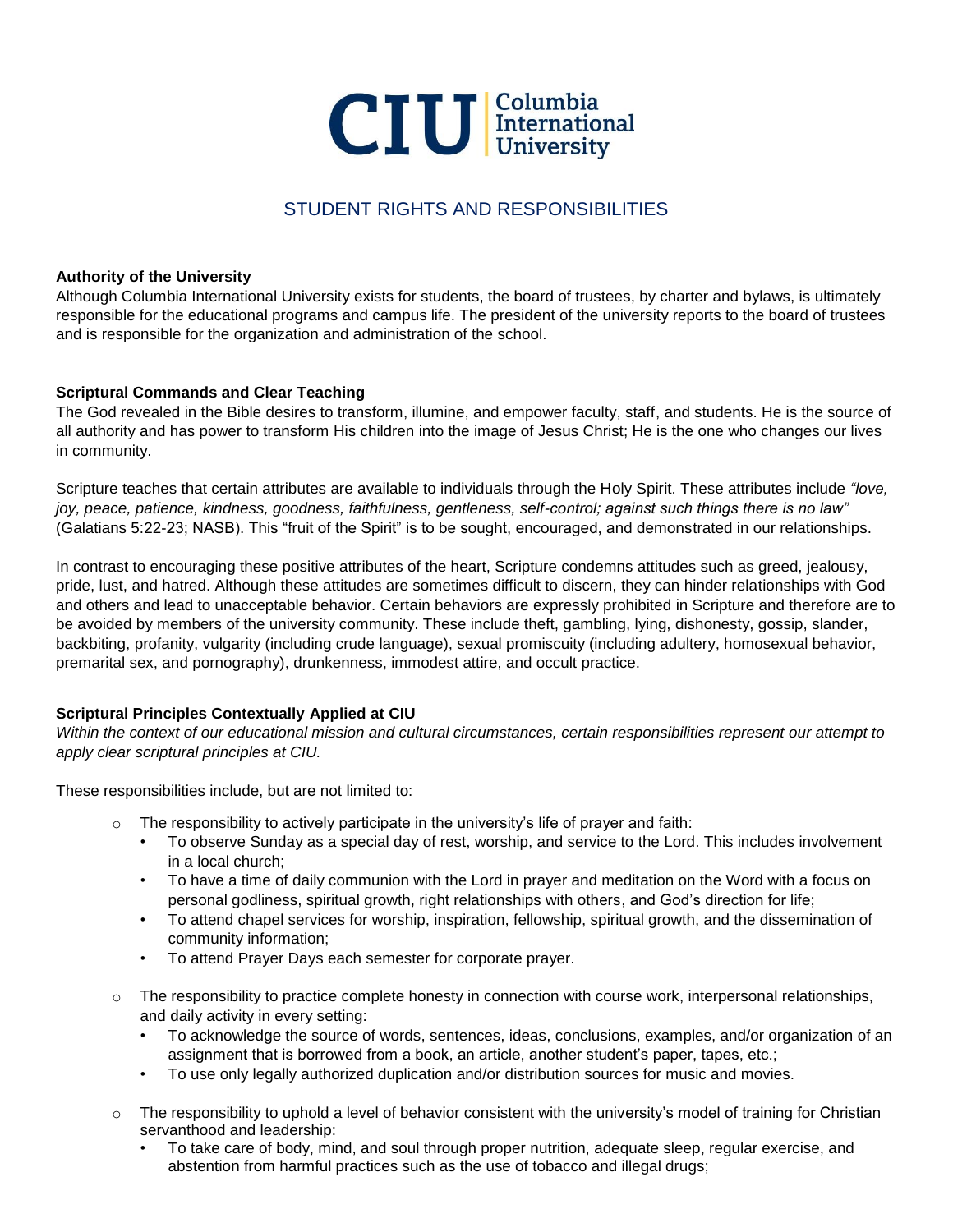- To maintain biblical principles of truth, honor, and purity with regard to visual and listening choices such as movies, music, Internet, computer games, and blogging;
- To limit behaviors that may cause offense or moral failure, such as restricting expressions of physical affection to what is appropriate for the level of commitment to the relationship and drinking of alcoholic beverages. (Please refer to Section V for the faculty's statement on students' physical expression of affection.)

# **The University and the Law**

In keeping with scriptural admonitions to bring ourselves under the authority of government, members of the university community are expected to uphold the laws of the local community, the state of South Carolina, and the nation. Any alleged violations of federal, state, or local laws may be referred to the appropriate law enforcement officials and/or to the appropriate university or judicial body.

# **University Practices\***

In addition to subscribing to biblical expectations, members of the university community intentionally commit themselves to follow the university's institutional standards of behavior. This commitment reflects the conviction that these standards serve the good of the individual, the community, and the institution.

# **Student Academic Responsibilities**

The faculty has the responsibility to educate students from a biblical worldview to impact the nations with the message of Christ. Students have the responsibility to embrace, inquire, and refine their knowledge, critical thinking processes, skills, and talents for service to God and others. Most importantly, we expect God to participate in the learning process. His role is to transform and illumine the minds of both students and teachers and to empower all for a life of godliness and service.

Academic responsibilities include, but are not limited to:

- $\circ$  The responsibility to share with the faculty in the maintenance of the integrity of scholarship, grades, and academic standards;
- $\circ$  The responsibility to learn the content of a course of study according to standards of academic performance established by the university and the faculty member for each course taken;
- $\circ$  The responsibility to promote by words, attitude, and actions a classroom atmosphere that is conducive to the teaching and learning process for all concerned and to respect the standards of conduct established by the university and each faculty member;
- $\circ$  The responsibility for class attendance and to submit all class assignments (e.g., examinations, tests, projects, reports), by scheduled due dates or accept penalties. If any problem arises regarding course work or attendance, the student will be responsible for initiating contact with the instructor;
- The responsibility for meeting degree requirements as provided in the university catalog;
- $\circ$  The responsibility to register, add, and/or drop courses in a timely manner to ensure others will have an opportunity to take courses. The student is responsible to follow the university guidelines if he/she desires an incomplete or needs to withdraw from the university;
- o The responsibility for the financial cost of attending the university.

# **Basic Rights of Students**

Students enrolled at the university enjoy certain rights, including, but not limited to:

# *Access*

- $\circ$  The right to access the programs and services of the university without regard to color, sex, race, age, disability, or national/ethnic origin;
- $\circ$  The right to receive counsel regarding financial aid sources and implications of student debt repayment prior to incurring financial obligation to the institution;
- $\circ$  The right to withdraw without obligation within a time frame published by the university;